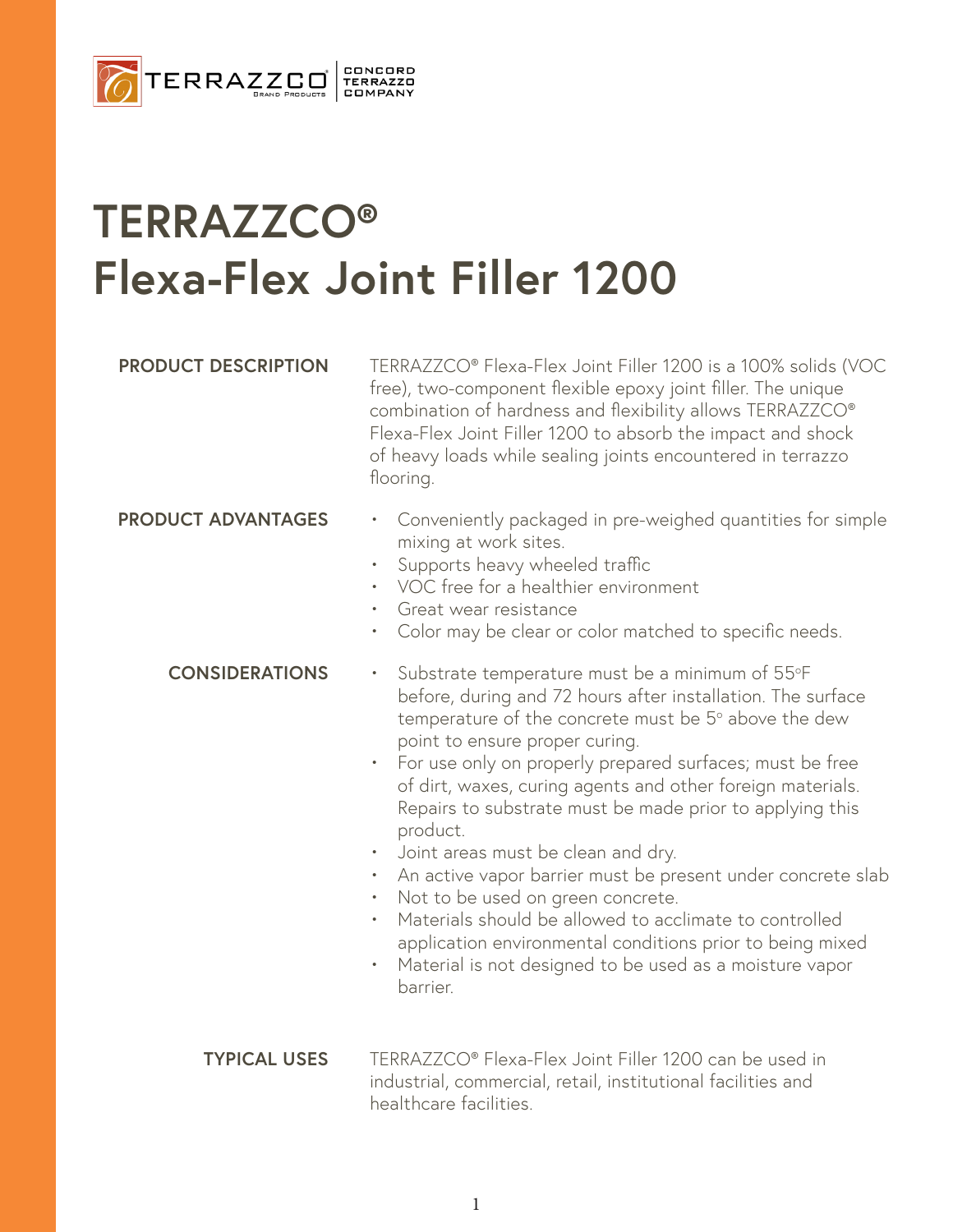**APPLICATION** Surface Preparation: All work should be performed by trained and experienced contractors or maintenance personnel. Joints should be free of any dirt, curing compounds, sealers, and any other foreign substances. Surface and air temperature must be a minimum 55°F during installation and cure. Surface temperature must be  $5^{\circ}$  above the dew point to ensure proper curing. An active vapor barrier under the concrete slab is required.

# **TECHNICAL DATA**

| TYPICAL PHYSICAL PROPERTIES     |                    |             |  |
|---------------------------------|--------------------|-------------|--|
| Property                        | <b>Test Method</b> | Result      |  |
| Tensile Strength                | ASTM D-638         | 400-600 psi |  |
| Elongation                      | ASTM D-638         | 60-80%      |  |
| Compressive Strength            | ASTM D-695         | 400-600 psi |  |
| Hardness Shore D                | ASTM D-2240        | $40 - 60$   |  |
| <b>WORKING DATA</b>             |                    |             |  |
| Working (Pot) Life              | 40-50 min @ 75°F   |             |  |
| Re-Coat Time                    | 8-10 hours @ 75°F  |             |  |
| <b>Full Set Time</b>            | 24-48 hours @ 75°F |             |  |
| Full Cure & Maximum Performance | $5-10$ days        |             |  |
|                                 |                    |             |  |

The table below of typical coverage rates is to be used as a reference only. Actual coverage rates will be different depending on joint volume.

| TYPICAL COVERAGE RATES FOR VARIOUS JOINT SIZES |                        |                     |                        |  |
|------------------------------------------------|------------------------|---------------------|------------------------|--|
| Joint Size                                     | Linear Feet per Gallon | Joint Size          | Linear Feet per Gallon |  |
| $1/8$ " x $3/4$ "                              | 200                    | $3/16"$ x 2"        | 50                     |  |
| $1/8$ " x 1"                                   | 150                    | $1/4$ " x $3/4$ "   | 100                    |  |
| $1/8$ " x 1 $1/4$ "                            | 125                    | $1/4$ " x 1"        | 80                     |  |
| $1/8$ " x 1 $1/2$ "                            | 100                    | $1/4$ " x 1 $1/4$ " | 60                     |  |
| $1/8$ " x 1 3/4"                               | 85                     | $1/4$ " x 1 $1/2$ " | 50                     |  |
| $1/8$ " x 2"                                   | 75                     | $1/4$ " x 1 3/4"    | 45                     |  |
| $3/16$ " x $3/4$ "                             | 135                    | $1/4$ " x 2"        | 40                     |  |
| $3/16"$ x 1"                                   | 100                    | $3/8$ " x 1"        | 50                     |  |
| $3/16$ " x 1 $1/4$ "                           | 85                     | $1/2$ " x 1"        | 40                     |  |
| $3/16"$ x 1 1/2"                               | 70                     | $3/4$ " x 1"        | 25                     |  |
| $3/16$ " x 1 3/4"                              | 60                     | $1"$ x 1"           | 20                     |  |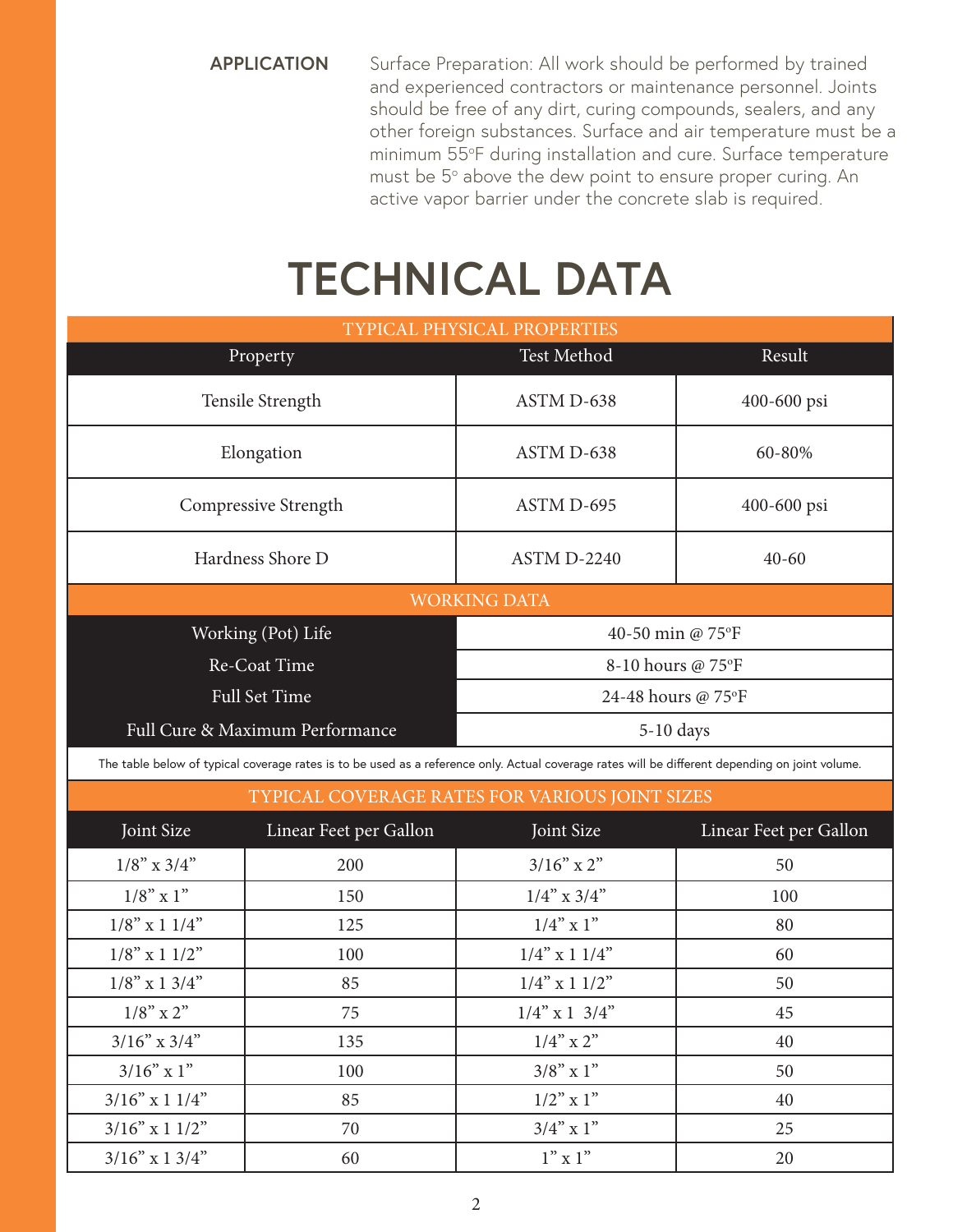| <b>COLOR &amp; AVAILABILITY</b> | Mixing container and stirring sticks.<br>$\bullet$<br>Mineral spirits or isopropyl alcohol for cleaning equipment.<br>$\bullet$                                                                                                                                                                                                                                                                                                                                                                                                                                                                                                                                                                                                                                                               |  |
|---------------------------------|-----------------------------------------------------------------------------------------------------------------------------------------------------------------------------------------------------------------------------------------------------------------------------------------------------------------------------------------------------------------------------------------------------------------------------------------------------------------------------------------------------------------------------------------------------------------------------------------------------------------------------------------------------------------------------------------------------------------------------------------------------------------------------------------------|--|
| <b>MIXING &amp; APPLICATION</b> | 1. Pre-mix TERRAZZCO® Flexa-Flex Joint Filler resin part<br>A using appropriate mixing equipment for two to three<br>minutes.<br>2. Add pre-weighed TERRAZZCO® Flexa-Flex Joint Filler 1200<br>hardener part B to TERRAZZCO® Flexa-Flex Joint Filler 1200<br>resin part A and mix for two to three minutes. Resin and<br>hardener are pre-weighed and packaged so that the entire<br>contents of the hardener part B is poured into the entire<br>contents of the resin part A and mixed.<br>3. TERRAZZCO® Flexa-Flex Joint Filler 1200 may be poured<br>in the joint so that it is flush with the floor. For complete<br>installation instructions, contact your Concord Terrazzo<br>Company authorized representative at the phone number<br>listed in the technical service section below. |  |
| <b>CLEAN UP</b>                 | Clean skin with soap and water. Tools and equipment should be<br>cleaned with isopropyl alcohol or mineral spirits before epoxy<br>hardens. Failure to do so will cause the epoxy system to harden<br>on the tools and equipment making it very difficult to remove.<br>Consult the SDS for safety and health precautions.                                                                                                                                                                                                                                                                                                                                                                                                                                                                    |  |
| <b>SAFETY</b>                   | Refer to the SDS prior to use. Federal, state, and local<br>guidelines must be followed during the handling and installation<br>of these materials. Any excess material should be disposed of<br>according to applicable federal, state, and local codes.                                                                                                                                                                                                                                                                                                                                                                                                                                                                                                                                     |  |
| <b>MATERIAL STORAGE</b>         | It is suggested that materials are stored in a temperature and<br>humidity controlled environment. If this is not possible materials<br>should be allowed to acclimate to controlled environmental<br>conditions of application. Keep resins and hardeners separated<br>from each other until ready for use. Materials should be kept<br>away from sources of ignitions. Materials should be stored in<br>their original unopened container. Epoxy resin does not have a<br>shelf life and hardener has 1 year shelf life when stored in the<br>above described manner.                                                                                                                                                                                                                       |  |
| <b>PACKAGING</b>                | TERRAZZCO® Flexa-Flex joint filler 1200 resin part A and<br>hardener part B are packaged in pre-weighed amounts so that<br>mixing at the job site is easy to handle. Just add hardener part                                                                                                                                                                                                                                                                                                                                                                                                                                                                                                                                                                                                   |  |

order quantity is two-gallon units.

B to resin part A and mix for two to three minutes. Minimum